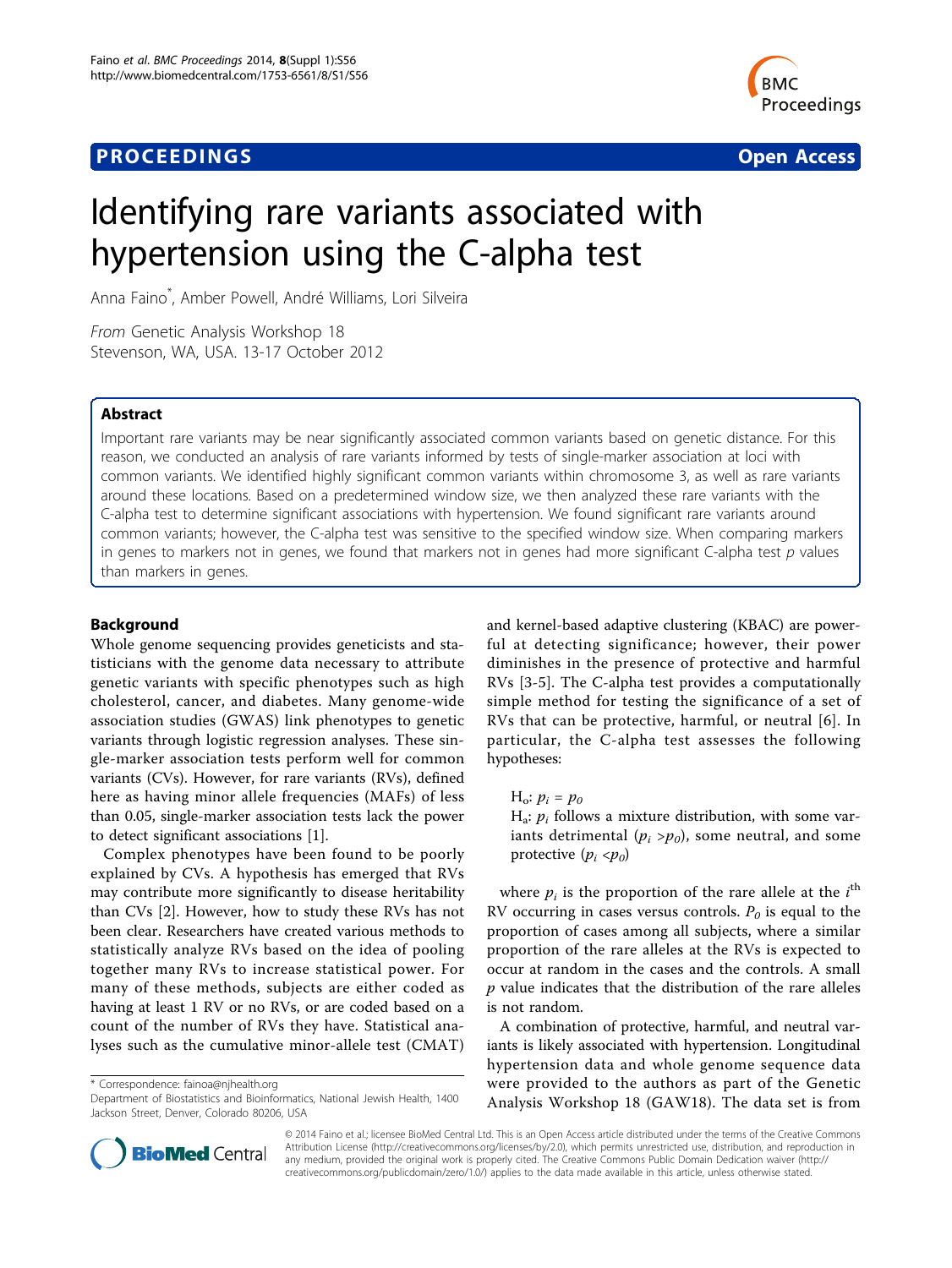the Type 2 Diabetes Genetic Exploration by Next-generation sequencing in Ethnic Samples (T2D-GENES) Project 2, which was designed to identify RVs associated with hypertension and provided an opportunity to test a novel method for RV analysis.

The hypothesis of interest was to see whether significant RV associations occurred near CVs, and whether or not these associations were affected by the CVs occurring in genes versus not in genes. The RV analysis thus was related to and based off of single-marker association tests. Highly significant CVs were identified within chromosome 3, as were RVs around these locations. Based on a predetermined window size, these RVs were then analyzed with the C-alpha test to determine significant associations with hypertension. Markers in genes were compared to markers not in genes.

## Methods

Based on the hypothesis of interest, the analysis consisted of the following steps: data clean-up, single-marker association tests, and the RV analysis. The following sections provide details for each of these methods.

### Data clean-up

From the original GAW18 sequenced chromosome 3 file, only columns with the single-nucleotide polymorphism (SNP) IDs and genotype information for each subject were retained. Base-pair locations that appeared to have 3 or more alleles were excluded from further analyses. Only fully sequenced data from unrelated individuals was included in this analysis ( $n = 103$ ). The real data rather than the simulated GAW18 data was used in order to not bias the results toward more significance in genes versus not in genes.

If a subject had hypertension listed for one or more of the four doctor visits, the subject was coded as 2 for affected. Otherwise, a subject was coded as 1 for unaffected. The covariates of interest were gender (M/F), age at first visit, smoking (Yes/No), and blood pressure medication (Yes/No). Similarly to how hypertension was coded, smoking was coded as 2 if the subject was listed as smoking for any of the 4 doctor visits, and subjects were coded as 2 if the subject was listed as using blood pressure medication during any of the 4 visits. Markers that did not satisfy the Hardy-Weinberg equilibrium  $(p \langle 0.01 \rangle)$  were excluded from the analysis.

#### Single-marker association tests

Single-marker association tests were performed on CVs along chromosome 3. A total of 103 unrelated individuals were included in this analysis. The logistic models were adjusted for the following covariates: smoking, blood pressure medication, age at first visit, and gender. Because of large  $p$  values from the association tests,

neither a significance threshold for the  $p$  value nor a correction for multiple testing was considered.

#### Rare variant analysis

The top 10 significant CVs were chosen along chromosome 3 for further analysis. Five of these top 10 markers were located in genes. A SNP was considered to be within a gene if it was located anywhere within the 5′ and 3′ untranslated region (UTR) of the gene. Gene locations were based on information from GeneCruiser [[7\]](#page-3-0).

Window sizes of 1 kilobase (kb), 5 kb, and 25 kb were examined around these CVs for RVs. RVs were defined as having a MAF <0.05. These RVs were then extracted and a C-alpha test was calculated for each window size to determine the sensitivity of arbitrary window sizes. Singletons were removed from the analysis. The biased urn method was used to obtain C-alpha test  $p$  values that accounted for population stratification in permutations of case and/or control status [\[8\]](#page-3-0). From the GWAS simulated odd-numbered chromosomes, a reduced set of 39,883 SNPs with pairwise  $r^2 \le 0.01$  and no missing alleles was obtained. A total of 94 subjects were included in the reduced set of SNPs, of which 60 were cases and 34 were controls. The first 5 eigenvectors from a principal components analysis, along with the same covariates from above, were used to generate 1000 biased urn samples based on Fisher's noncentral hypergeometric distribution [\[8](#page-3-0)].

Data analyses were performed with PLINK version 1.07 and the R packages AssotesteR and Epstein et al's modified BiasedUrn package [[8](#page-3-0)]. All data cleaning was performed with JMP version 10 and SAS version 9.2.

## Results

A total of 408,343 CVs were analyzed; 13,017 were nominally significant ( $p$  value for association test <0.05), and approximately 1% were located in genes. Table [1](#page-2-0) contains the C-alpha test estimates and corresponding  $p$ values for both the association test and the C-alpha test for the top 5 markers in genes and the top 5 markers not in genes. The C-alpha test is sensitive to the specified window size, and for some markers an increase in window size corresponded to an increase in  $p$  values. For marker rs34366649, the opposite effect was seen, where the  $p$  value decreased as window size increased.

On average, markers not in genes were more significant than markers in genes. Fisher's exact tests comparing significance for the 1-kb, 5-kb and 25-kb windows were not significant ( $p = 0.4667$ ,  $p=1$  and  $p = 0.5238$ , respectively).

## Conclusions

Our hypothesis examined whether or not important RVs are near significantly associated CVs based on genetic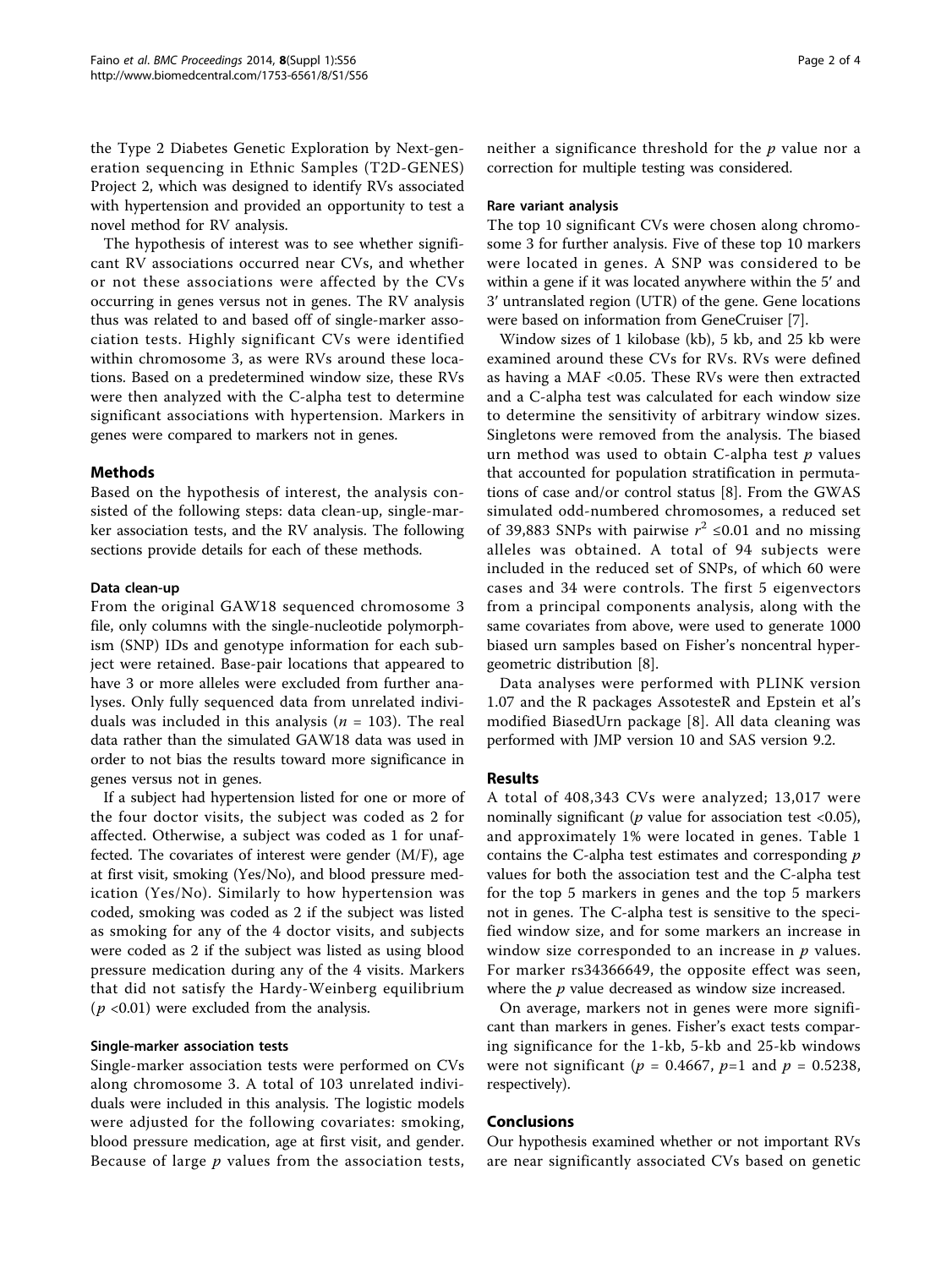|        | Markers in genes    |             |                 |                      |                                  | Markers not in genes |             |                 |                      |                                  |
|--------|---------------------|-------------|-----------------|----------------------|----------------------------------|----------------------|-------------|-----------------|----------------------|----------------------------------|
| Window | Marker              | p<br>Value* | # RVs<br>tested | C-alpha<br>statistic | Permuted p<br>value <sup>†</sup> | <b>Marker</b>        | p<br>Value* | # RVs<br>tested | C-alpha<br>statistic | Permuted p<br>value <sup>†</sup> |
| $1$ kb | 35751033            |             | 5               | $-31.83$             | 0.090                            |                      |             | 13              | 1.91                 | 0.008                            |
| 5 kb   | (gene ID:<br>51185) | 0.00064     | 27              | $-100.25$            | 0.276                            | 5020216              | 0.00141     | 50              | $-0.11$              | 0.415                            |
| 25 kb  |                     |             | 154             | $-939.73$            | 0.629                            |                      |             | 127             | $-35.27$             | 0.935                            |
| $1$ kb | 212007              |             | 6               | 1.29                 | 0.207                            |                      |             |                 | n/a                  | n/a                              |
| 5 kb   | (gene ID:<br>2272)  | 0.00174     | 20              | $-2.14$              | 0.437                            | 3953247              | 0.00158     | 9               | $-33.10$             | 0.091                            |
| 25 kb  |                     |             | 101             | $-27.57$             | 0.485                            |                      |             | 53              | $-23.10$             | 0.245                            |
| $1$ kb | 262976              |             | $\overline{0}$  | n/a                  | n/a                              |                      |             | $\overline{4}$  | 1.94                 | < 0.001                          |
| 5 kb   | (gene ID:<br>55689) | 0.00214     | 4               | 1.86                 | 0.070                            | 11719665 0.00173     |             | 23              | 16.35                | 0.037                            |
| 25 kb  |                     |             | 34              | 10.96                | 0.002                            |                      |             | 64              | 23.23                | 0.041                            |
| $1$ kb | 53856668            |             | 7               | $-0.42$              | 0.367                            |                      |             | $\overline{4}$  | $-2.22$              | 0.407                            |
| 5 kb   | (gene ID:<br>2272)  | 0.00192     | 22              | $-2.80$              | 0.507                            | 4553960              | 0.00186     | 10              | $-4.37$              | 0.440                            |
| 25 kb  |                     |             | 104             | $-62.61$             | 0.329                            |                      |             | 47              | $-1.37$              | 0.009                            |
| $1$ kb | 1464118             |             | $\mathbf{1}$    | n/a                  | n/a                              |                      |             | $\overline{2}$  | $-6.40$              | 0.227                            |
| 5 kb   | (gene ID:<br>8626)  | 0.00220     | 3               | $-1.28$              | 0.891                            | 34366649             | 0.00222     | 9               | $-5.46$              | 0.161                            |
| 25 kb  |                     |             | 27              | $-25.29$             | 0.658                            |                      |             | 15              | 36.97                | 0.030                            |

<span id="page-2-0"></span>Table 1 C-Alpha test results for markers in genes versus markers not in genes

n/a, Not available.

\* From single marker association test.

† Based on 1000 permutations using biased urn method. Highlighted p values are significant at an alpha of 0.05.

distance. Our RV analysis thus was related to and based off of single-marker association tests. Highly significant CVs were identified within chromosome 3, as were RVs around these locations. Based on a predetermined window size, these RVs were then analyzed with the Calpha test to determine significant associations with hypertension.

Based on our results, we found significant RVs around highly significant CVs. However, we also found that the C-alpha test was sensitive to the specified window size. Future research can examine more closely how the specified window size affects the C-alpha test.

When comparing markers in genes to markers not in genes, we found that markers not in genes had more significant C-alpha test  $p$  values than markers in genes. These findings were not significant with a Fisher's exact test. Very few CVs that were analyzed occurred in genes (approximately 1%), and this may have biased the results. In addition, the  $p$  values from the single-marker association tests were underpowered (the smallest p value was 0.00064). However, the  $p$  values from the single-marker association tests were comparable in magnitude in genes versus not in genes. Also, among the top 10 most significant SNPs, 5 were located in genes and 5 were located not in genes, which minimized bias in the results. Future research can investigate in more depth whether RVs occur more in genes versus not in genes.

#### Competing interests

The authors declare that they have no competing interests.

#### Authors' contributions

AF, AW, and LS designed the overall study. AF conducted statistical analyses and drafted the manuscript. AP and LS conducted data cleaning. All authors read and approved the final manuscript.

#### Acknowledgements

The authors would like to thank the Division of Biostatistics and Bioinformatics at National Jewish Health for assistance in the analysis of this data. The GAW18 whole genome sequence data were provided by the T2D-GENES Consortium, which is supported by NIH grants U01 DK085524, U01 DK085584, U01 DK085501, U01 DK085526, and U01 DK085545. The other genetic and phenotypic data for GAW18 were provided by the San Antonio Family Heart Study and San Antonio Family Diabetes/Gallbladder Study, which are supported by NIH grants P01 HL045222, R01 DK047482, and R01 DK053889. The Genetic Analysis Workshop is supported by NIH grant R01 GM031575.

This article has been published as part of BMC Proceedings Volume 8 Supplement 1, 2014: Genetic Analysis Workshop 18. The full contents of the supplement are available online at [http://www.biomedcentral.com/bmcproc/](http://www.biomedcentral.com/bmcproc/supplements/8/S1) [supplements/8/S1.](http://www.biomedcentral.com/bmcproc/supplements/8/S1) Publication charges for this supplement were funded by the Texas Biomedical Research Institute.

#### Published: 17 June 2014

#### References

- 1. Kryukov GV, Shpunt A, Stamatoyannopoulos JA, Sunyaev SR: [Power of](http://www.ncbi.nlm.nih.gov/pubmed/19202052?dopt=Abstract) [deep, all-exon resequencing for discovery of human trait genes.](http://www.ncbi.nlm.nih.gov/pubmed/19202052?dopt=Abstract) Proc Natl Acad Sci U S A 2009, 106:3871-3876.
- 2. Bodmer W, Bonilla C: [Common and rare variants in multifactorial](http://www.ncbi.nlm.nih.gov/pubmed/18509313?dopt=Abstract) [susceptibility to common diseases.](http://www.ncbi.nlm.nih.gov/pubmed/18509313?dopt=Abstract) Nat Genet 2008, 40:695-701.
- 3. Basu S, Pan W: [Comparison of statistical tests for disease association with](http://www.ncbi.nlm.nih.gov/pubmed/21769936?dopt=Abstract) [rare variants.](http://www.ncbi.nlm.nih.gov/pubmed/21769936?dopt=Abstract) Genet Epidemiol 2011, 35:606-619.